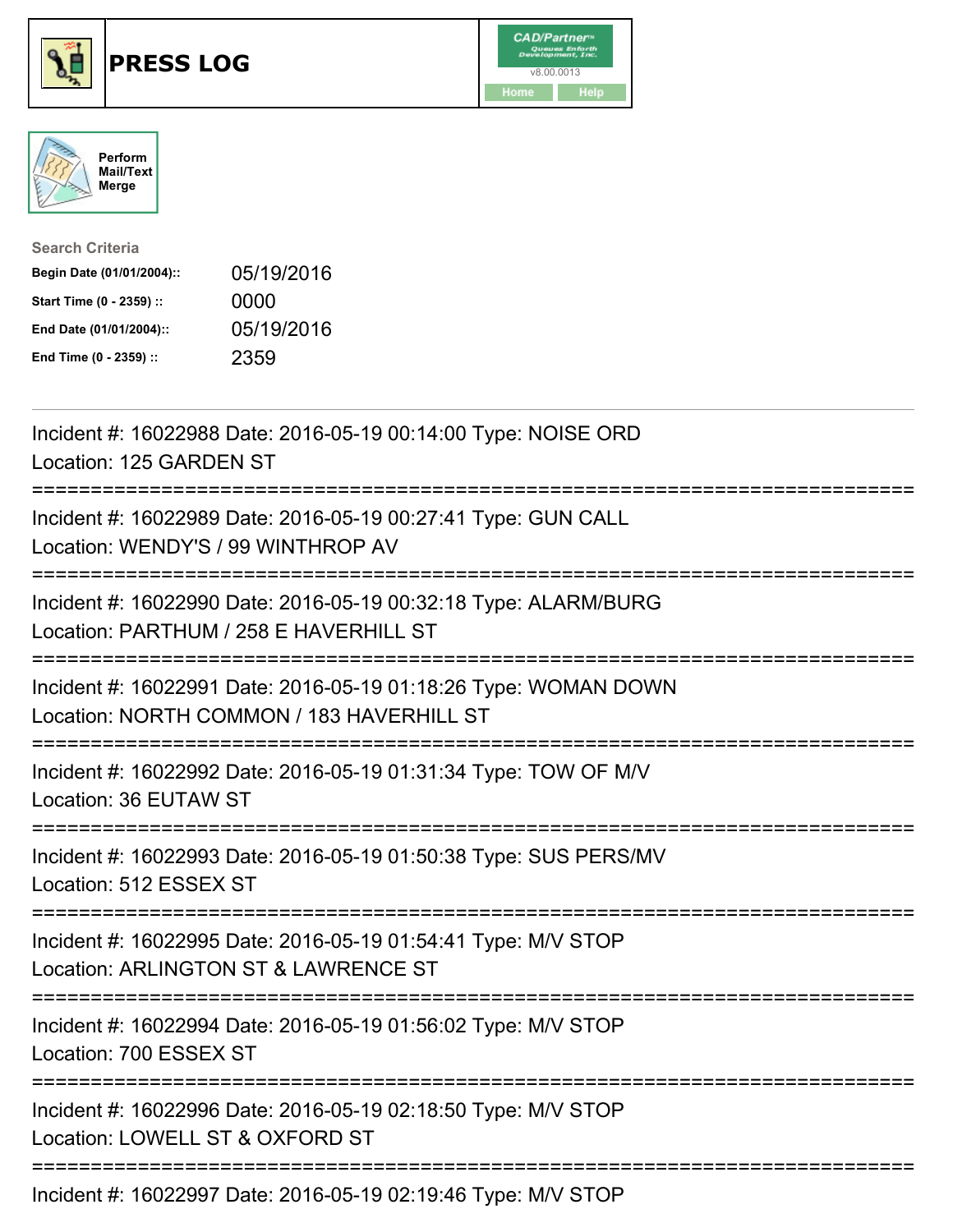Location: 700 ESSEX ST =========================================================================== Incident #: 16022998 Date: 2016-05-19 02:30:21 Type: M/V STOP Location: BROADWAY & LOWELL ST =========================================================================== Incident #: 16022999 Date: 2016-05-19 02:34:33 Type: M/V STOP Location: 100 WATER ST =========================================================================== Incident #: 16023000 Date: 2016-05-19 02:39:26 Type: SUICIDE ATTEMPT Location: 7 COURT ST =========================================================================== Incident #: 16023001 Date: 2016-05-19 02:56:10 Type: NOTIFICATION Location: 109 WACHUSETTS AV =========================================================================== Incident #: 16023002 Date: 2016-05-19 02:58:13 Type: TOW OF M/V Location: 43 FERN ST =========================================================================== Incident #: 16023003 Date: 2016-05-19 03:01:12 Type: M/V STOP Location: ANDOVER ST & BEACON ST =========================================================================== Incident #: 16023004 Date: 2016-05-19 03:02:50 Type: BUILDING CHK Location: YOLANDA BEAUTY / null =========================================================================== Incident #: 16023005 Date: 2016-05-19 03:30:10 Type: M/V STOP Location: PARK ST & WILLOW ST =========================================================================== Incident #: 16023006 Date: 2016-05-19 03:31:16 Type: BUILDING CHK Location: 413 HAMPSHIRE ST =========================================================================== Incident #: 16023007 Date: 2016-05-19 03:32:01 Type: BUILDING CHK Location: AUTO ZONE / 380 BROADWAY =========================================================================== Incident #: 16023008 Date: 2016-05-19 03:34:17 Type: BUILDING CHK Location: LA NUEVA PLACITA MARKET / 139 PARK ST =========================================================================== Incident #: 16023009 Date: 2016-05-19 03:36:23 Type: M/V STOP Location: BROADWAY & CROSS ST =========================================================================== Incident #: 16023010 Date: 2016-05-19 03:37:07 Type: M/V STOP Location: BROADWAY & HAVERHILL ST =========================================================================== Incident #: 16023012 Date: 2016-05-19 03:38:18 Type: M/V STOP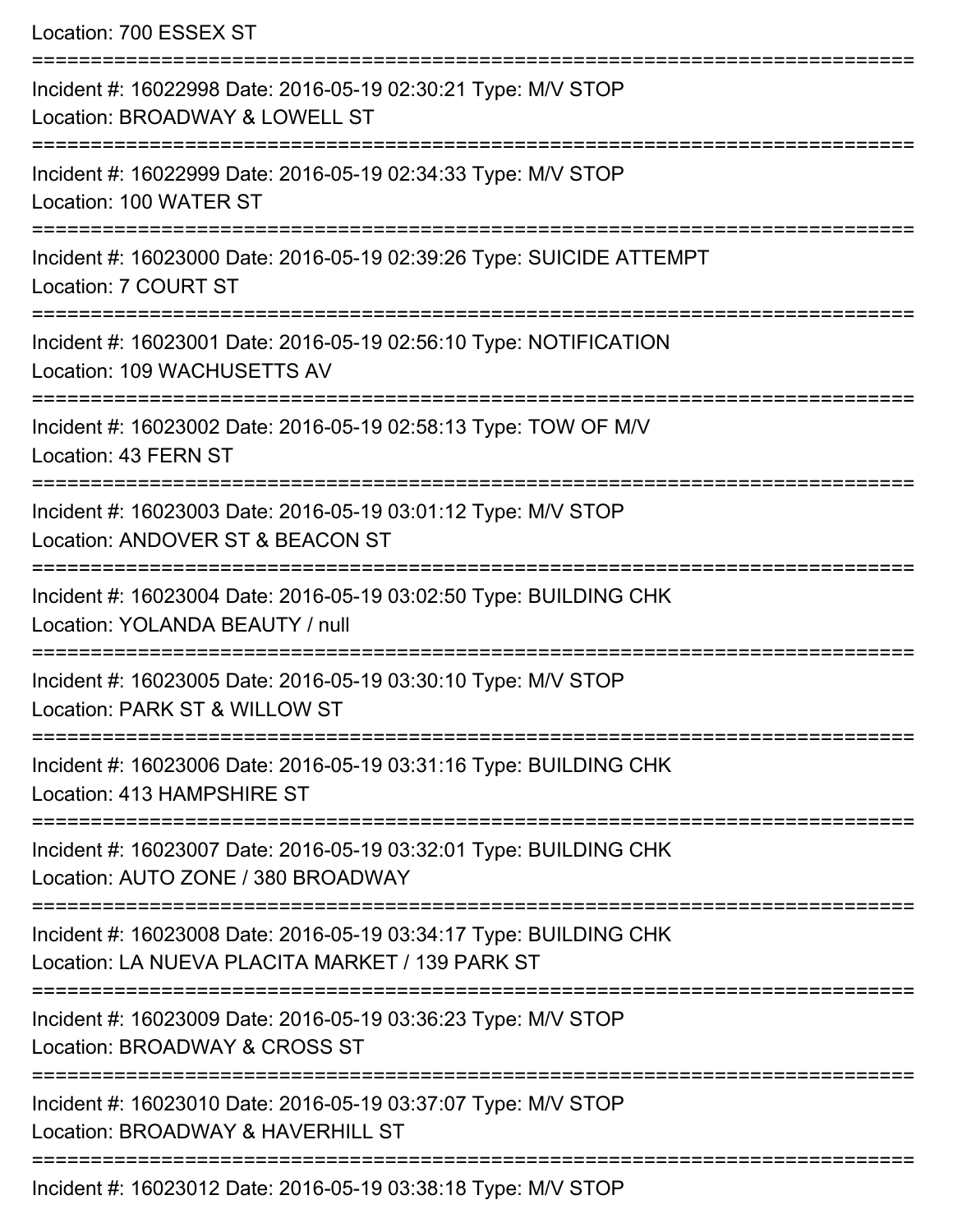| Incident #: 16023011 Date: 2016-05-19 03:38:21 Type: BUILDING CHK<br>Location: SEVEN ELEVEN / 370 BROADWAY     |
|----------------------------------------------------------------------------------------------------------------|
| Incident #: 16023013 Date: 2016-05-19 03:39:05 Type: BUILDING CHK<br>Location: SAM'S FOOD STORE / 389 BROADWAY |
| Incident #: 16023014 Date: 2016-05-19 03:39:17 Type: TOW OF M/V<br>Location: 330 PROSPECT ST                   |
| Incident #: 16023015 Date: 2016-05-19 03:46:17 Type: B&E/ATTEMPY<br>Location: M/V / 56 HOBSON ST               |
| Incident #: 16023016 Date: 2016-05-19 03:47:29 Type: ALARMS<br>Location: BROTHERS PIZZA / 145 LAWRENCE ST      |
| Incident #: 16023017 Date: 2016-05-19 04:13:45 Type: M/V STOP<br>Location: ANDOVER ST & S UNION ST             |
| Incident #: 16023018 Date: 2016-05-19 04:42:25 Type: BUILDING CHK<br>Location: 606 CANAL ST<br>:============== |
| Incident #: 16023019 Date: 2016-05-19 04:57:40 Type: BUILDING CHK<br>Location: 20 CYPRESS AV                   |
| Incident #: 16023020 Date: 2016-05-19 05:27:31 Type: M/V STOP<br>Location: BROADWAY & HOLLY ST                 |
| Incident #: 16023021 Date: 2016-05-19 06:07:30 Type: BUILDING CHK<br>Location: EL TIPICO / 147 LAWRENCE ST     |
| Incident #: 16023022 Date: 2016-05-19 06:38:05 Type: AUTO ACC/NO PI<br>Location: BOWDOIN ST & BROOKFIELD ST    |
| Incident #: 16023024 Date: 2016-05-19 07:10:48 Type: M/V STOP<br>Location: HAMPSHIRE ST & LOWELL ST            |
| Incident #: 16023023 Date: 2016-05-19 07:11:54 Type: CLOSE STREET<br>Location: PARKER ST & SALEM ST            |
| Incident #: 16023025 Date: 2016-05-19 07:15:29 Type: E911 HANGUP                                               |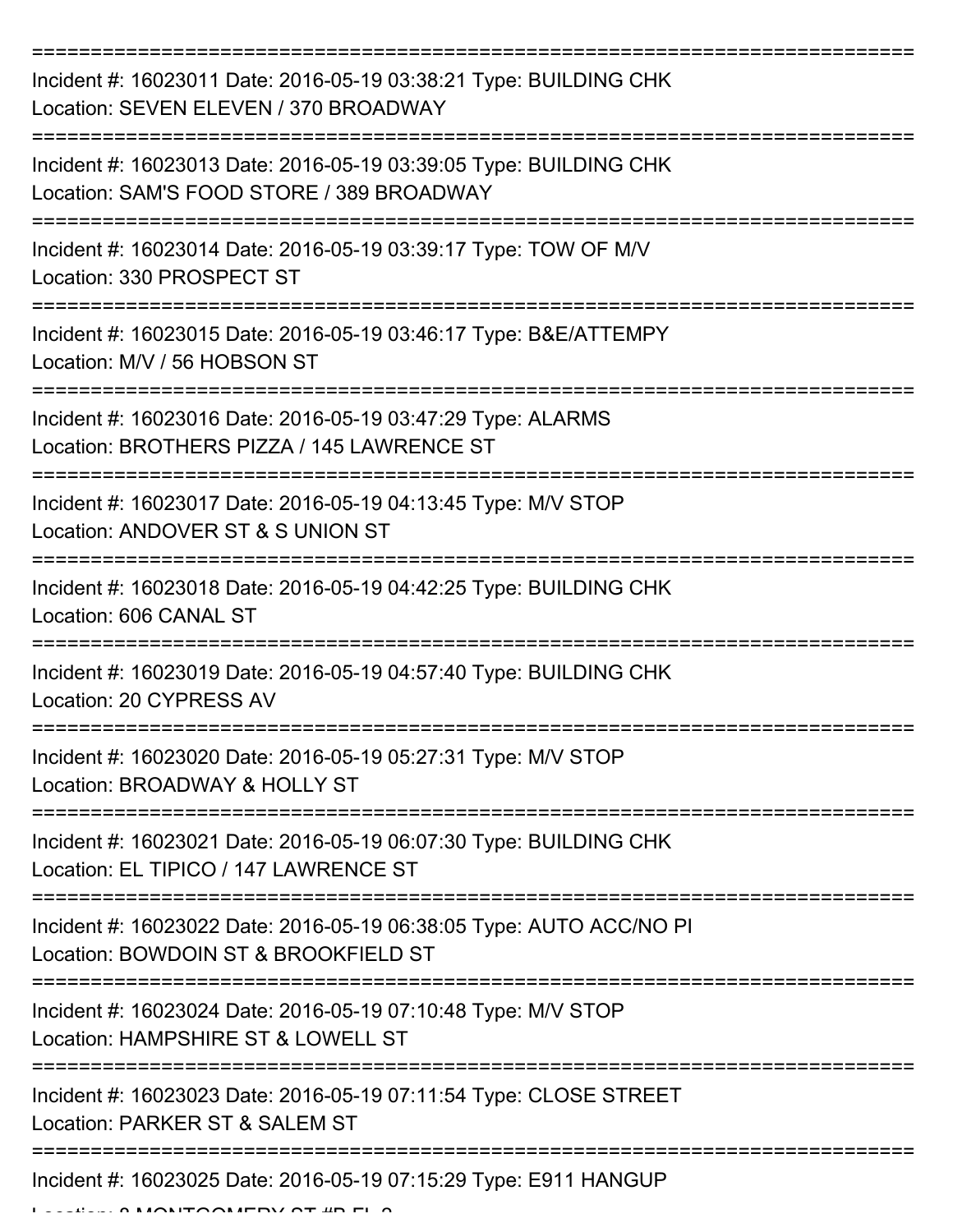| Incident #: 16023026 Date: 2016-05-19 07:22:24 Type: M/V STOP<br>Location: KINGSTON ST & S BROADWAY                |
|--------------------------------------------------------------------------------------------------------------------|
| Incident #: 16023027 Date: 2016-05-19 07:24:49 Type: CLOSE STREET<br>Location: MARLBORO ST & S UNION ST            |
| Incident #: 16023028 Date: 2016-05-19 07:34:21 Type: M/V STOP<br>Location: AMHERST ST & BEACON ST                  |
| Incident #: 16023029 Date: 2016-05-19 07:35:30 Type: SUS PERS/MV<br>Location: CORNISH ST & MONTGOMERY ST           |
| Incident #: 16023030 Date: 2016-05-19 07:46:54 Type: CLOSE STREET<br>Location: ARLINGTON ST & HAMPSHIRE ST         |
| Incident #: 16023031 Date: 2016-05-19 07:56:10 Type: M/V STOP<br>Location: BEACON ST & MT VERNON ST                |
| Incident #: 16023032 Date: 2016-05-19 07:59:11 Type: WOMAN DOWN<br>Location: 2 APPLETON ST                         |
| ============<br>Incident #: 16023033 Date: 2016-05-19 08:08:33 Type: M/V STOP<br>Location: JACKSON ST & METHUEN ST |
| Incident #: 16023034 Date: 2016-05-19 08:08:43 Type: STOL/MV/PAS<br>Location: 5 BODWELL ST                         |
| Incident #: 16023035 Date: 2016-05-19 08:22:43 Type: CLOSE STREET<br><b>Location: SARGENT ST</b>                   |
| Incident #: 16023036 Date: 2016-05-19 08:34:10 Type: M/V STOP<br>Location: CARVER ST & MERRIMACK ST                |
| Incident #: 16023037 Date: 2016-05-19 08:35:46 Type: PARK & WALK<br>Location: 205 BROADWAY                         |
| Incident #: 16023038 Date: 2016-05-19 08:40:26 Type: M/V STOP<br>Location: ABBOTT ST & SHAWSHEEN RD                |
| Incident #: 16023039 Date: 2016-05-19 09:08:45 Type: DRUG VIO                                                      |

Location: 227 LAMDENCE CT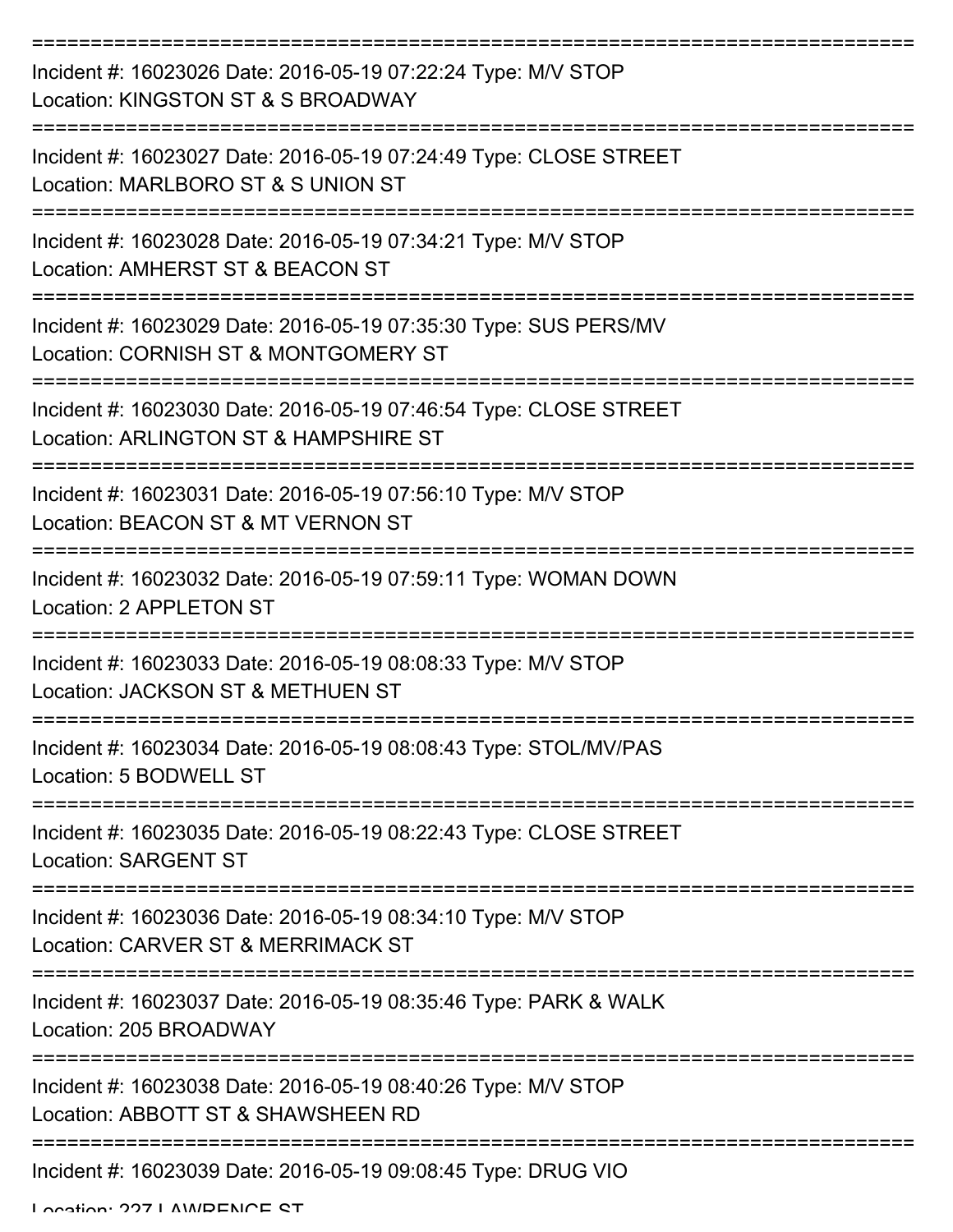| Incident #: 16023040 Date: 2016-05-19 09:15:02 Type: M/V STOP<br>Location: 493 ESSEX ST                                    |
|----------------------------------------------------------------------------------------------------------------------------|
| Incident #: 16023041 Date: 2016-05-19 09:23:07 Type: A&B PAST<br>Location: CENTRAL CATHOLIC HIGH SCHOOL / 300 HAMPSHIRE ST |
| Incident #: 16023042 Date: 2016-05-19 09:28:16 Type: LARCENY/PAST<br>Location: 191 MAPLE ST #8J                            |
| Incident #: 16023043 Date: 2016-05-19 09:29:55 Type: COURT DOC SERVE<br>Location: CENTRAL BRIDGE / 0 MERRIMACK ST          |
| Incident #: 16023044 Date: 2016-05-19 09:36:05 Type: TOW OF M/V<br>Location: 5 PEARL ST                                    |
| Incident #: 16023045 Date: 2016-05-19 09:40:51 Type: VIO CITY ORD<br>Location: 189 NEWBURY ST                              |
| Incident #: 16023046 Date: 2016-05-19 09:54:32 Type: B&E/PAST<br>Location: 86 CROSS ST                                     |
| Incident #: 16023047 Date: 2016-05-19 09:58:34 Type: SUS PERS/MV<br>Location: 30 HUDSON AV                                 |
| Incident #: 16023048 Date: 2016-05-19 10:10:45 Type: HIT & RUN M/V<br><b>Location: 4 CARRUTHERS PL</b>                     |
| Incident #: 16023049 Date: 2016-05-19 10:13:08 Type: TRESPASSING<br>Location: BELLEVUE CEMETERY / 170 MAY ST               |
| Incident #: 16023050 Date: 2016-05-19 10:16:56 Type: M/V STOP<br>Location: LORING ST & SALEM ST                            |
| Incident #: 16023051 Date: 2016-05-19 10:17:30 Type: E911 HANGUP<br>Location: PARTHUM SCHOOL / 255 E HAVERHILL ST          |
| Incident #: 16023052 Date: 2016-05-19 10:27:01 Type: SUS PERS/MV<br>Location: 205 BROADWAY                                 |
| Incident #: 16023053 Date: 2016-05-19 10:27:35 Type: TOW OF M/V<br>Location: FEDDV CT 0 WAVNE CT                           |

Location: FERRY ST & WAYNE ST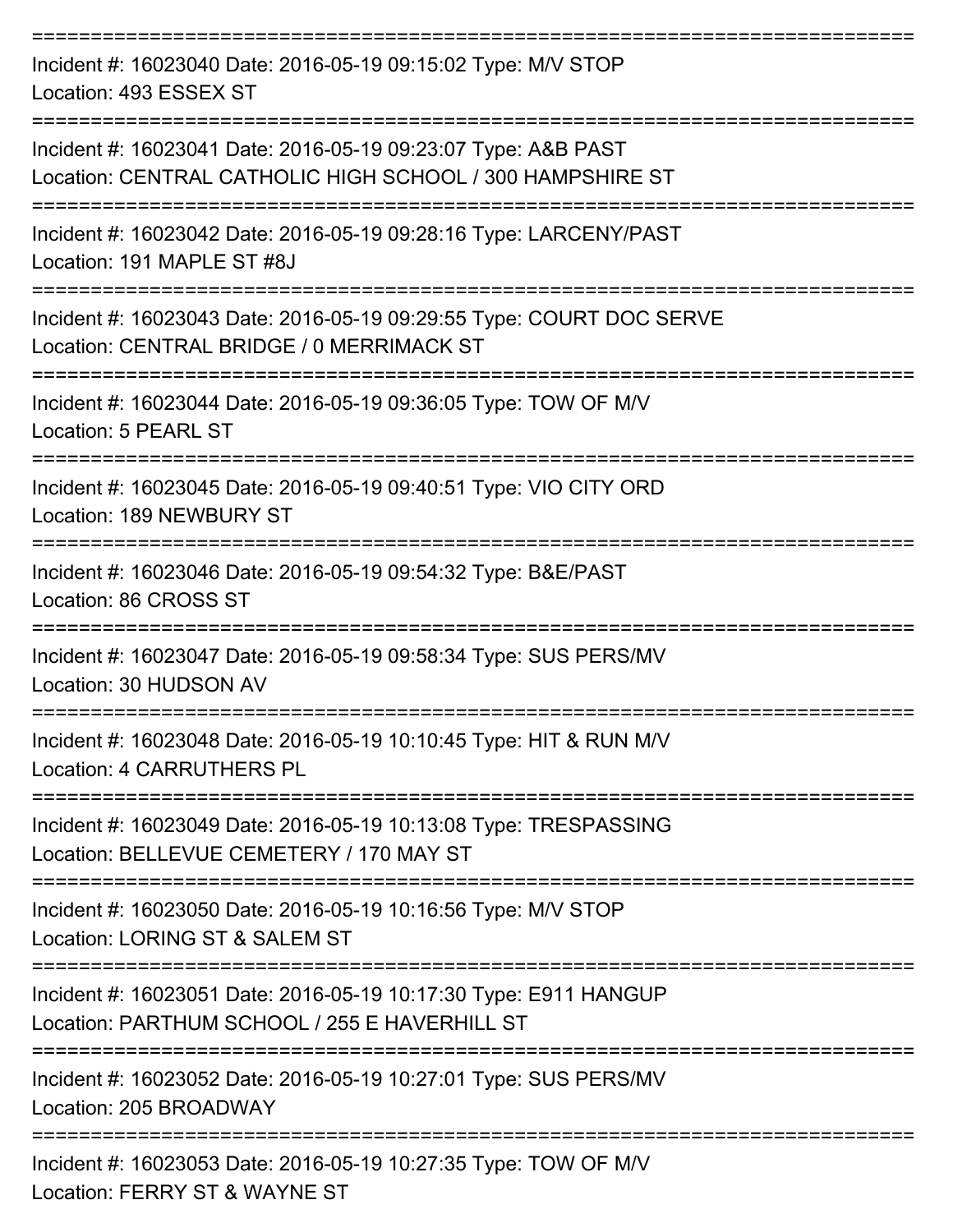| Incident #: 16023054 Date: 2016-05-19 10:38:39 Type: HIT & RUN M/V<br>Location: 2 MAY ST                         |
|------------------------------------------------------------------------------------------------------------------|
| Incident #: 16023055 Date: 2016-05-19 10:41:56 Type: M/V STOP<br>Location: LORING ST & SHAWSHEEN RD              |
| Incident #: 16023056 Date: 2016-05-19 10:48:29 Type: INVESTIGATION<br>Location: 32 EASTON ST                     |
| Incident #: 16023057 Date: 2016-05-19 10:52:17 Type: COURT DOC SERVE<br>Location: 180 PROSPECT ST #3             |
| Incident #: 16023058 Date: 2016-05-19 10:55:04 Type: MV/BLOCKING<br>Location: 0 BROADWAY                         |
| Incident #: 16023059 Date: 2016-05-19 11:16:42 Type: A&B PAST<br>Location: LAWRENCE HIGH SCHOOL / 70 N PARISH RD |
| Incident #: 16023060 Date: 2016-05-19 11:38:50 Type: TOW OF M/V<br>Location: 57 BRADFORD ST                      |
| Incident #: 16023061 Date: 2016-05-19 11:53:25 Type: SELECTIVE ENF<br>Location: S COMMON ST                      |
| Incident #: 16023062 Date: 2016-05-19 12:01:22 Type: DISTURBANCE<br>Location: 687 ESSEX ST                       |
| Incident #: 16023063 Date: 2016-05-19 12:06:15 Type: RECOV/STOL/MV<br>Location: 3 BASSWOOD ST                    |
| Incident #: 16023064 Date: 2016-05-19 12:10:03 Type: M/V STOP<br>Location: S UNION ST & SALEM ST                 |
| Incident #: 16023065 Date: 2016-05-19 12:13:54 Type: M/V STOP<br>Location: OSGOOD ST & SALEM ST                  |
| Incident #: 16023066 Date: 2016-05-19 12:33:22 Type: CK WELL BEING<br>Location: 16 CORNISH ST                    |
| Incident #: 16023067 Date: 2016-05-19 12:44:16 Type: INVESTIGATION<br><b>Location: 16 TRENTON ST</b>             |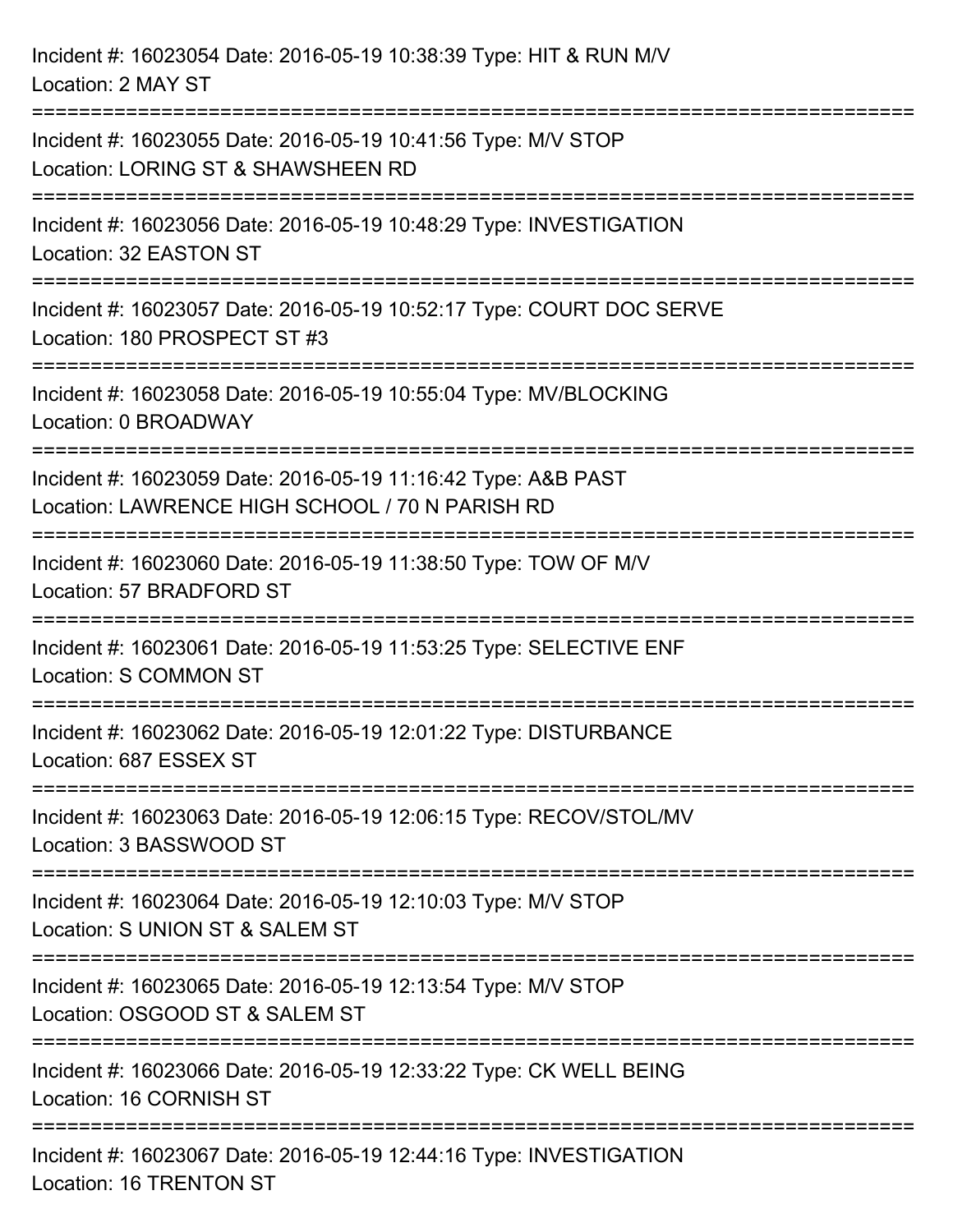| Incident #: 16023068 Date: 2016-05-19 12:50:37 Type: COURT DOC SERVE<br>Location: 28 SPRINGFIELD ST                                       |
|-------------------------------------------------------------------------------------------------------------------------------------------|
| Incident #: 16023069 Date: 2016-05-19 13:05:11 Type: SUS PERS/MV<br>Location: 206 BROADWAY                                                |
| Incident #: 16023070 Date: 2016-05-19 13:06:04 Type: SHOPLIFTING<br>Location: 266 BROADWAY                                                |
| Incident #: 16023071 Date: 2016-05-19 13:39:08 Type: MISSING PERS<br>Location: ARLINGTON SCHOOL / 150 ARLINGTON ST                        |
| Incident #: 16023072 Date: 2016-05-19 13:42:35 Type: TOW OF M/V<br>Location: 335PK4 / 207 HAVERHILL ST<br>------------------------------- |
| Incident #: 16023073 Date: 2016-05-19 13:53:05 Type: VIO CITY ORD<br>Location: 48 WASHINGTON ST                                           |
| Incident #: 16023074 Date: 2016-05-19 13:58:51 Type: ALARM/BURG<br>Location: 66 DARTMOUTH ST                                              |
| Incident #: 16023075 Date: 2016-05-19 14:02:18 Type: MV/BLOCKING<br>Location: LORING ST & SALEM ST                                        |
| Incident #: 16023076 Date: 2016-05-19 14:14:48 Type: SUS PERS/MV<br>Location: 12 BROMFIELD ST<br>==================                       |
| Incident #: 16023077 Date: 2016-05-19 14:15:54 Type: ALARM/BURG<br>Location: CASA DE RESURECCION / 3 GREEN ST                             |
| Incident #: 16023078 Date: 2016-05-19 14:20:16 Type: MEDIC SUPPORT<br>Location: 345 BROADWAY                                              |
| Incident #: 16023079 Date: 2016-05-19 14:26:21 Type: B&E/PAST<br>Location: 40 BEACON ST                                                   |
| Incident #: 16023080 Date: 2016-05-19 14:27:38 Type: DRUG VIO<br>Location: THORNTON AV & WATER ST                                         |
| Incident #: 16023081 Date: 2016-05-19 14:33:06 Type: WIRE DOWN<br>Location: 75 DURSO AV                                                   |

===========================================================================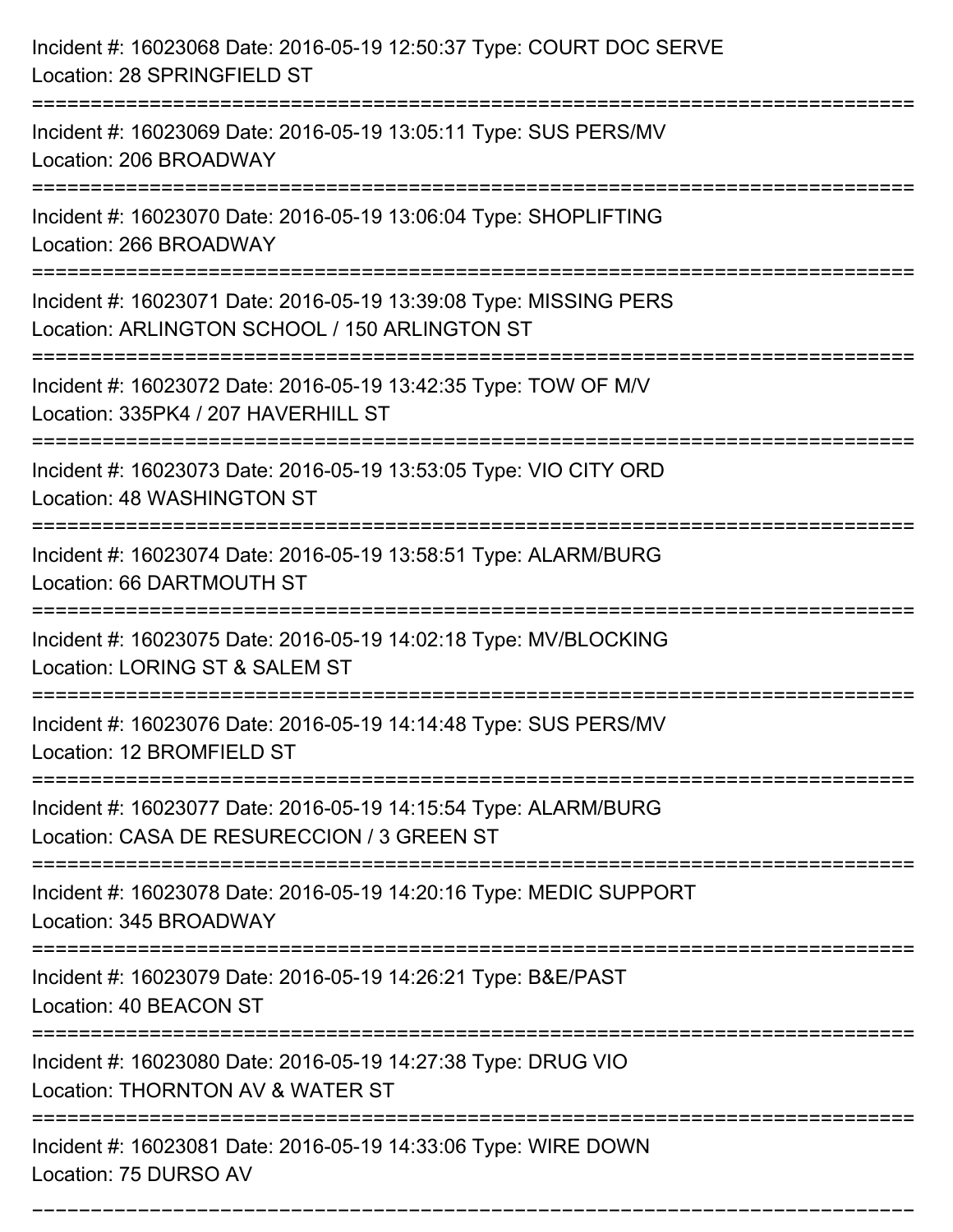| Incident #: 16023082 Date: 2016-05-19 14:37:33 Type: NOISE ORD<br>Location: 126 ABBOTT ST                                 |
|---------------------------------------------------------------------------------------------------------------------------|
| Incident #: 16023083 Date: 2016-05-19 14:41:56 Type: M/V STOP<br>Location: AUBURN ST & HAMPSHIRE ST                       |
| Incident #: 16023084 Date: 2016-05-19 14:45:15 Type: DOMESTIC/PROG<br>Location: 11 HOLT ST #2                             |
| Incident #: 16023085 Date: 2016-05-19 14:58:24 Type: AUTO ACC/UNK PI<br>Location: 303 HAMPSHIRE ST                        |
| Incident #: 16023086 Date: 2016-05-19 15:13:27 Type: ANIMAL COMPL<br>Location: 115 MELVIN ST                              |
| Incident #: 16023087 Date: 2016-05-19 15:14:37 Type: M/V STOP<br>Location: 375 HAVERHILL ST                               |
| Incident #: 16023088 Date: 2016-05-19 15:30:12 Type: DISTURBANCE<br>Location: 170 COMMON ST                               |
| Incident #: 16023089 Date: 2016-05-19 15:30:35 Type: 209A/SERVE<br>Location: 37 WILMOT ST                                 |
| Incident #: 16023090 Date: 2016-05-19 15:39:35 Type: 209A/SERVE<br>Location: 209 PARK ST                                  |
| Incident #: 16023091 Date: 2016-05-19 15:40:14 Type: M/V STOP<br><b>Location: CANAL ST</b>                                |
| Incident #: 16023092 Date: 2016-05-19 15:42:43 Type: TOW OF M/V<br>Location: BAILEY ST & S UNION ST                       |
| Incident #: 16023093 Date: 2016-05-19 15:47:15 Type: COURT DOC SERVE<br>Location: 110 ARLINGTON ST                        |
| ------------------------<br>Incident #: 16023095 Date: 2016-05-19 15:47:46 Type: DISTURBANCE<br>Location: 391 CHESTNUT ST |
| =================<br>Incident #: 16023094 Date: 2016-05-19 15:48:16 Type: COURT DOC SERVE<br>Location: 10 TENNEY ST       |
|                                                                                                                           |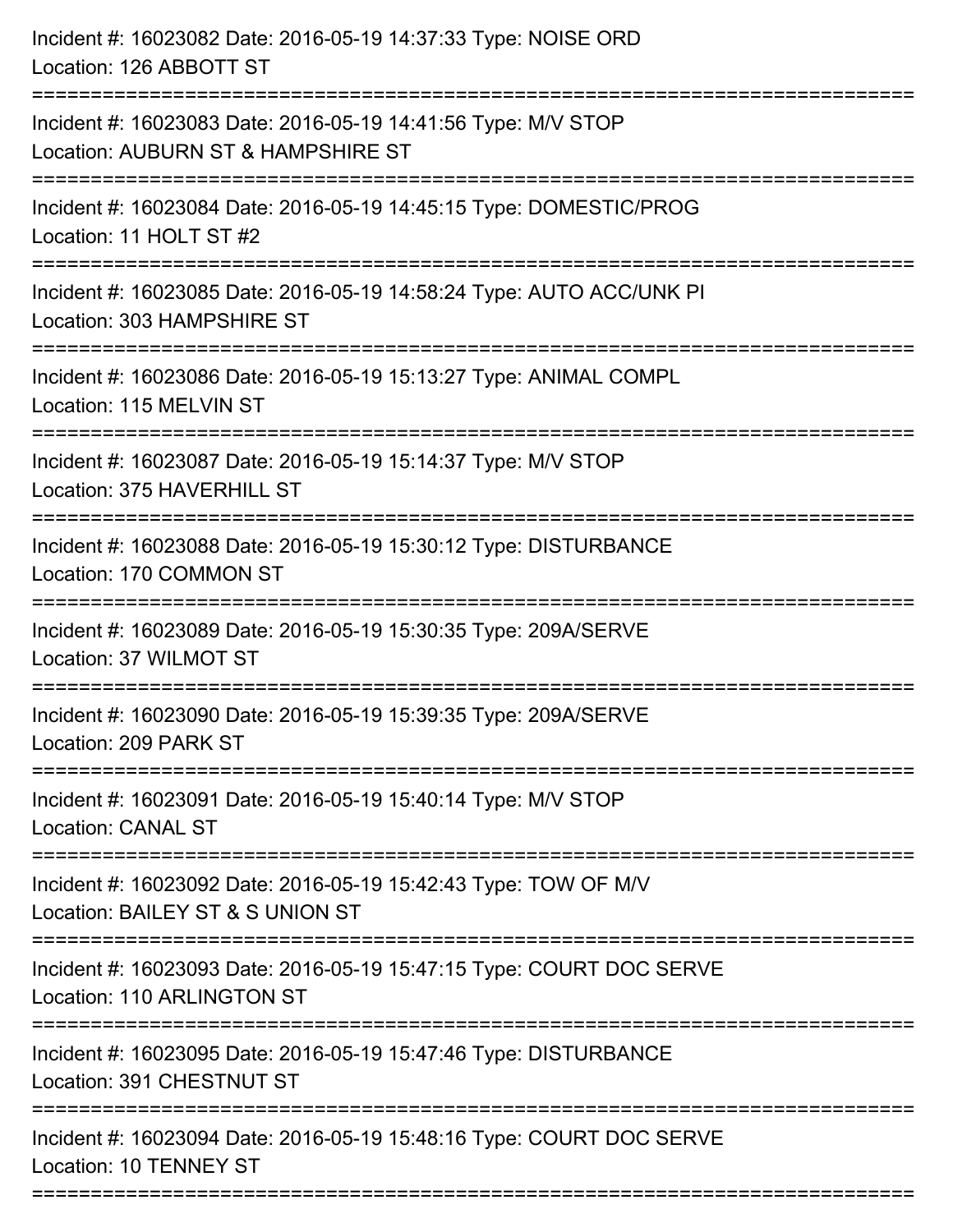Location: 21 E HAVERHILL ST FL 2NDFL =========================================================================== Incident #: 16023097 Date: 2016-05-19 15:58:09 Type: MV/BLOCKING Location: CLARENCE TER =========================================================================== Incident #: 16023098 Date: 2016-05-19 16:04:03 Type: ANIMAL COMPL Location: 34 IRENE ST =========================================================================== Incident #: 16023100 Date: 2016-05-19 16:06:40 Type: KEEP PEACE Location: 625 ANDOVER ST =========================================================================== Incident #: 16023099 Date: 2016-05-19 16:07:34 Type: TOW OF M/V Location: APPLETON ST & ESSEX ST =========================================================================== Incident #: 16023101 Date: 2016-05-19 16:08:52 Type: M/V STOP Location: 380 ELM ST =========================================================================== Incident #: 16023102 Date: 2016-05-19 16:18:30 Type: DISTURBANCE Location: MCDONALDS / 50 BROADWAY =========================================================================== Incident #: 16023103 Date: 2016-05-19 16:23:54 Type: TOW OF M/V Location: 93CS33 / CHESTNUT ST & WHITE ST =========================================================================== Incident #: 16023104 Date: 2016-05-19 16:29:48 Type: SUS PERS/MV Location: 187 BROADWAY =========================================================================== Incident #: 16023105 Date: 2016-05-19 16:30:29 Type: CK WELL BEING Location: 173 WHITE ST #BLD7 =========================================================================== Incident #: 16023106 Date: 2016-05-19 17:17:31 Type: M/V STOP Location: BRUCE ST & THORNDIKE ST =========================================================================== Incident #: 16023107 Date: 2016-05-19 17:18:35 Type: M/V STOP Location: HAVERHILL ST & LAWRENCE ST =========================================================================== Incident #: 16023108 Date: 2016-05-19 17:28:41 Type: DISORDERLY Location: DORCHESTER ST & PHILLIPS ST =========================================================================== Incident #: 16023109 Date: 2016-05-19 17:43:01 Type: KEEP PEACE Location: 10 CAMPO SECO ST ===========================================================================

Incident #: 16023110 Date: 2016 05 19 17:46:27 Type: ANIMAL COMPL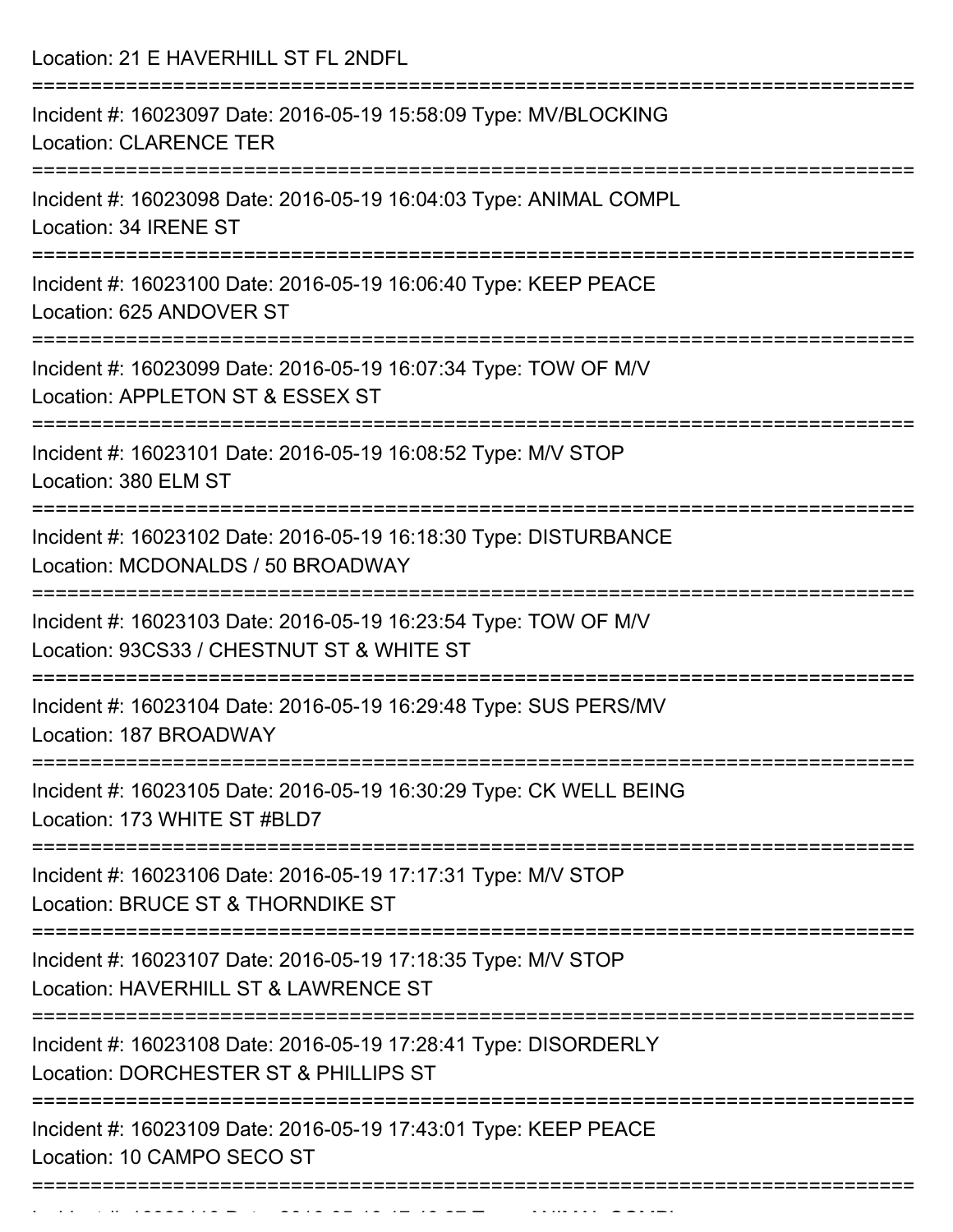Location: 19 ENDICOTT ST

| Incident #: 16023111 Date: 2016-05-19 17:49:27 Type: DOMESTIC/PAST<br>Location: 254 FARNHAM ST                         |
|------------------------------------------------------------------------------------------------------------------------|
| Incident #: 16023112 Date: 2016-05-19 17:51:05 Type: M/V STOP<br>Location: MARSTON ST & STORROW ST                     |
| Incident #: 16023113 Date: 2016-05-19 18:00:49 Type: SUS PERS/MV<br>Location: COMMON ST & NEWBURY ST                   |
| Incident #: 16023114 Date: 2016-05-19 18:07:39 Type: COURT DOC SERVE<br>Location: 82 FARLEY ST                         |
| Incident #: 16023115 Date: 2016-05-19 18:16:17 Type: ALARM/BURG<br>Location: RESIDENCE; RAFAEL ROSS / 567 MT VERNON ST |
| Incident #: 16023116 Date: 2016-05-19 18:22:49 Type: M/V STOP<br>Location: 262 JACKSON ST                              |
| Incident #: 16023117 Date: 2016-05-19 18:35:17 Type: AUTO ACC/NO PI<br>Location: BROADWAY & CONCORD ST                 |
| Incident #: 16023118 Date: 2016-05-19 18:47:29 Type: LOUD NOISE<br>Location: 42 STORROW ST                             |
| Incident #: 16023119 Date: 2016-05-19 18:50:06 Type: MISSING PERS<br>Location: 63 BROOK ST                             |
| Incident #: 16023120 Date: 2016-05-19 18:55:17 Type: MISSING PERS<br>Location: 63 BROOK ST                             |
| Incident #: 16023121 Date: 2016-05-19 19:00:42 Type: DOMESTIC/PROG<br>Location: 26 MARGIN ST                           |
| Incident #: 16023122 Date: 2016-05-19 19:10:17 Type: COURT DOC SERVE<br>Location: 9 COLEMAN ST                         |
| Incident #: 16023123 Date: 2016-05-19 19:13:04 Type: DISTURBANCE<br>Location: 16 CLARENCE TER                          |
|                                                                                                                        |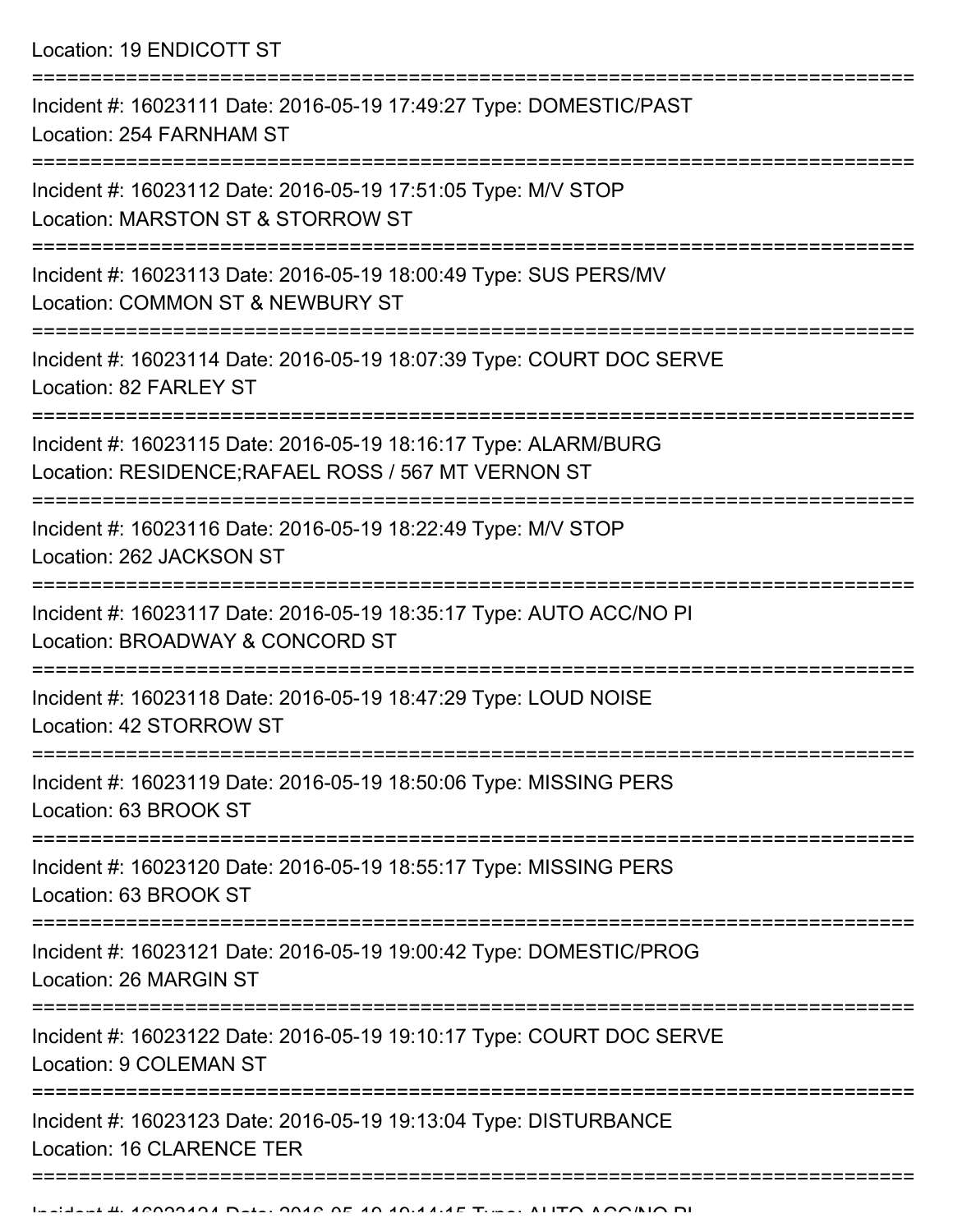| --------------------- | Location: S UNION ST & SALEM ST                                                                                    |
|-----------------------|--------------------------------------------------------------------------------------------------------------------|
|                       | Incident #: 16023125 Date: 2016-05-19 19:18:45 Type: 209A/SERVE<br>Location: 115 CAMBRIDGE ST                      |
|                       | Incident #: 16023126 Date: 2016-05-19 19:22:48 Type: M/V STOP<br>Location: BROADWAY & HAVERHILL ST                 |
|                       | Incident #: 16023127 Date: 2016-05-19 19:35:42 Type: SHOTS FIRED<br><b>Location: 47 TREMONT ST</b>                 |
|                       | Incident #: 16023129 Date: 2016-05-19 19:38:23 Type: ALARM/BURG<br>Location: RESD; PETER CAROLL / 301 MT VERNON ST |
|                       | Incident #: 16023128 Date: 2016-05-19 19:38:28 Type: A&B PAST<br><b>Location: 16 CLARENCE TER</b>                  |
|                       | Incident #: 16023130 Date: 2016-05-19 19:41:02 Type: MEDIC SUPPORT<br>Location: 115 UNION ST                       |
|                       | Incident #: 16023132 Date: 2016-05-19 20:15:13 Type: ALARM/BURG<br>Location: SIMPSON BROTHERS / 45 S CANAL ST      |
|                       | Incident #: 16023131 Date: 2016-05-19 20:15:14 Type: M/V STOP<br>Location: MANCHESTER ST & WEST ST                 |
|                       | Incident #: 16023133 Date: 2016-05-19 20:17:15 Type: COURT DOC SERVE<br>Location: 9 COLEMAN ST                     |
|                       | Incident #: 16023134 Date: 2016-05-19 20:18:19 Type: COURT DOC SERVE<br><b>Location: 9 COLEMAN ST</b>              |
|                       | Incident #: 16023135 Date: 2016-05-19 20:19:47 Type: COURT DOC SERVE<br>Location: 10 TENNEY ST                     |
|                       | Incident #: 16023136 Date: 2016-05-19 20:34:40 Type: UNKNOWN PROB<br>Location: 38 FULTON ST FL 3RD                 |
|                       | Incident #: 16023137 Date: 2016-05-19 20:41:46 Type: MAL DAMG PROG<br>Location: 550 BROADWAY                       |

Incident #: 16023138 Date: 2016-05-19 20:53:32 Type: B&E/PROG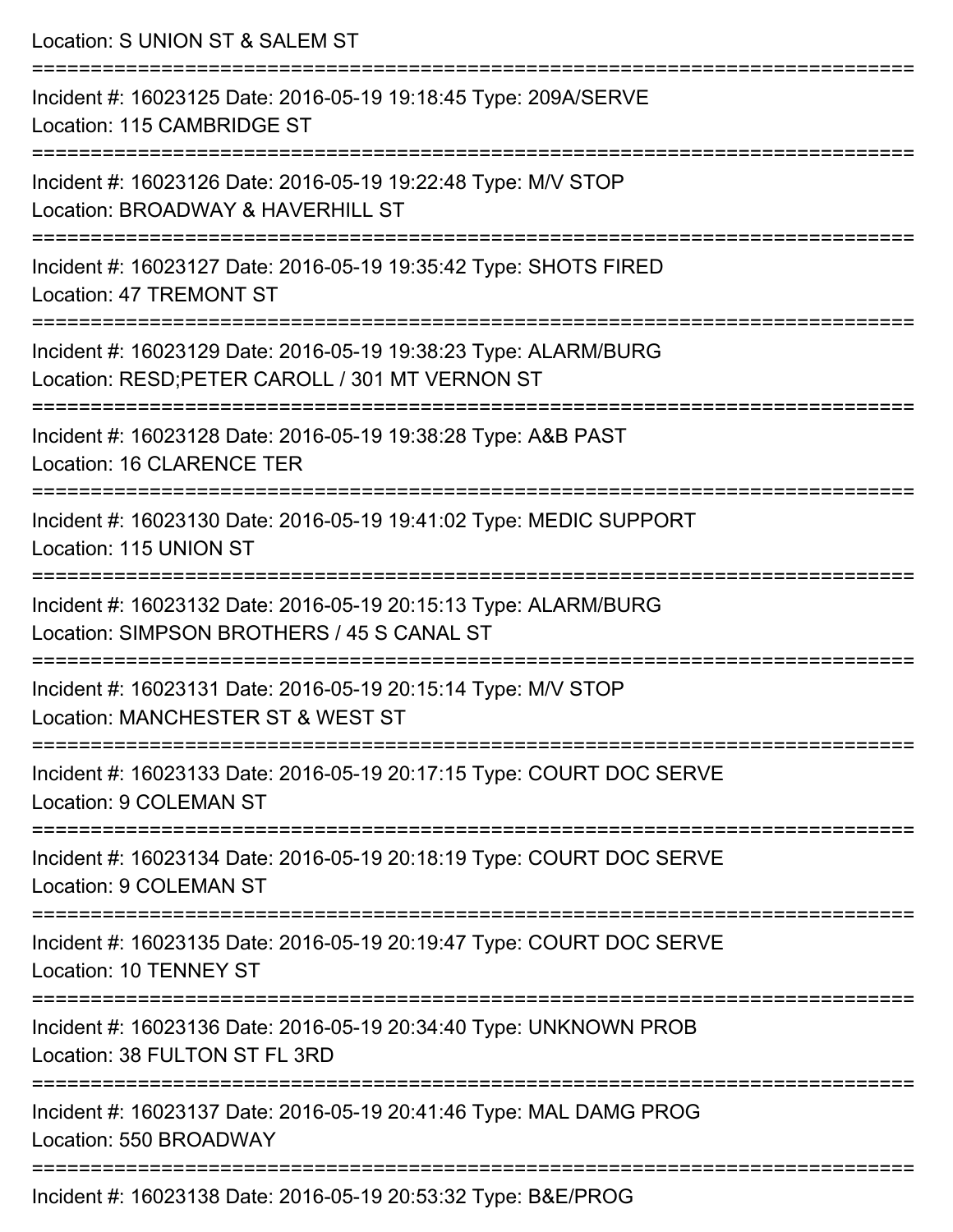| Incident #: 16023139 Date: 2016-05-19 20:55:13 Type: 911 HANG UP<br>Location: 18 WILBUR ST                                |
|---------------------------------------------------------------------------------------------------------------------------|
| Incident #: 16023140 Date: 2016-05-19 20:58:10 Type: SUS PERS/MV<br>Location: DOMINOS PIZZA / 58 S BROADWAY               |
| Incident #: 16023141 Date: 2016-05-19 21:03:46 Type: KEEP PEACE<br>Location: 28 SALEM ST                                  |
| Incident #: 16023142 Date: 2016-05-19 21:07:31 Type: A&B PAST<br>Location: 127 HAVERHILL ST #4C                           |
| ===============<br>Incident #: 16023143 Date: 2016-05-19 21:09:45 Type: M/V STOP<br>Location: BENNINGTON ST & CHESTNUT ST |
| Incident #: 16023144 Date: 2016-05-19 21:10:53 Type: SUS PERS/MV<br>Location: 439 S UNION ST                              |
| Incident #: 16023145 Date: 2016-05-19 21:21:52 Type: NOISE ORD<br>Location: 65 BEACON ST                                  |
| Incident #: 16023146 Date: 2016-05-19 21:45:06 Type: ALARM/BURG<br>Location: SIMPSON BROTHERS / 45 S CANAL ST             |
| Incident #: 16023147 Date: 2016-05-19 21:52:06 Type: KEEP PEACE<br>Location: 11 HOLT ST                                   |
| Incident #: 16023148 Date: 2016-05-19 21:56:03 Type: MISSING PERS<br>Location: 4 GROVE ST                                 |
| Incident #: 16023149 Date: 2016-05-19 21:56:25 Type: AUTO ACC/UNK PI<br>Location: 87 S BOWDOIN ST                         |
| Incident #: 16023150 Date: 2016-05-19 22:04:51 Type: UNATENEDCHILD<br>Location: 12 DIAMOND ST #29 FL 3RD                  |
| Incident #: 16023151 Date: 2016-05-19 22:11:18 Type: ALARM/BURG<br>Location: MARIA ALCANTARA COMMERCIAL / 530 BROADWAY    |
| Incident #: 16023152 Date: 2016-05-19 22:11:43 Type: MV/BLOCKING                                                          |